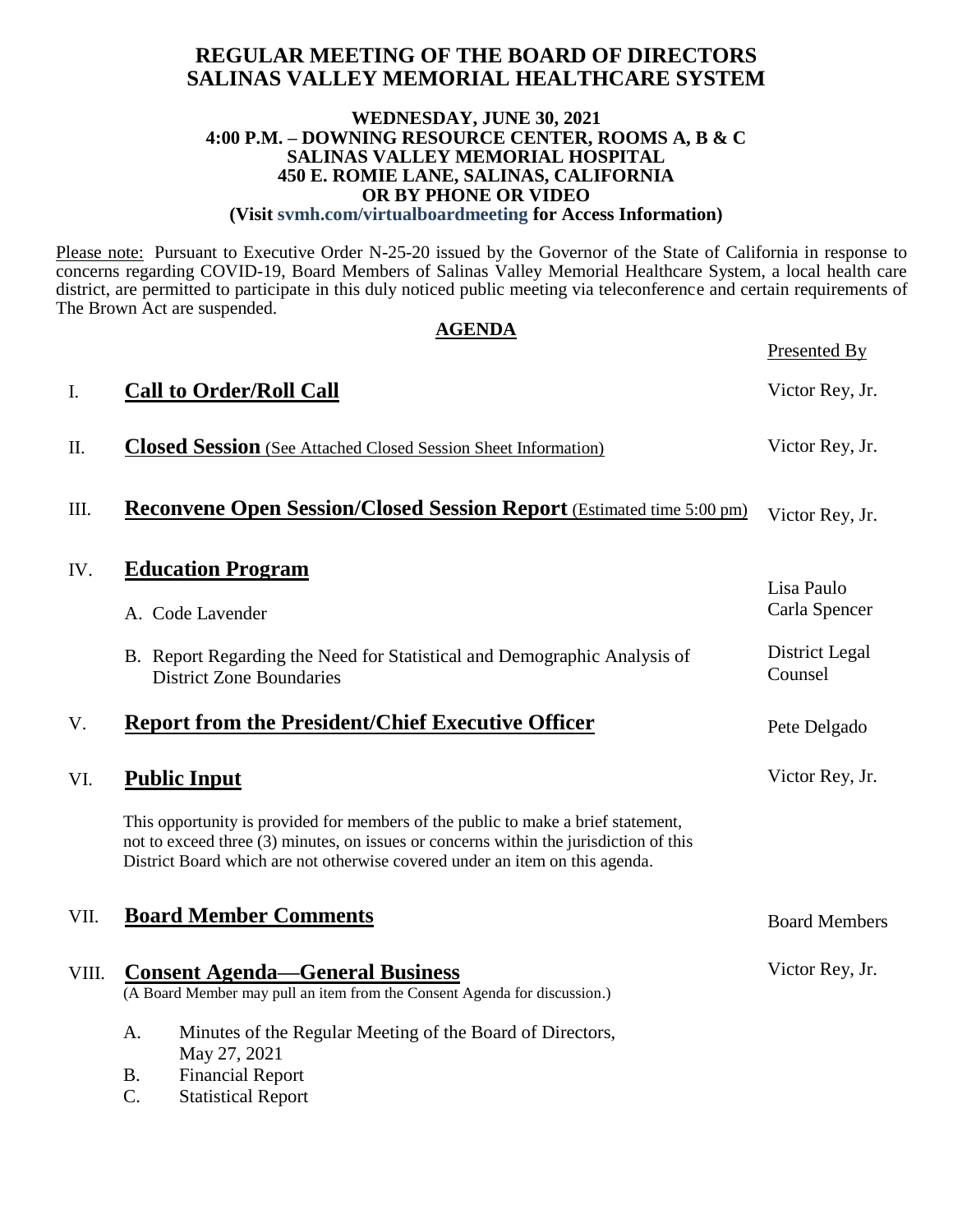- 1. Scope of Service: Human Resources
- 2. Scope of Service: Telecommunications
- 3. Vaginal Birth After Cesarean Section
- 4. Lower Extremity Nerve Block
- Board President Report
- ▶ Board Questions to Board President/Staff
- > Motion/Second
- $\triangleright$  Public Comment
- $\triangleright$  Board Discussion/Deliberation
- $\triangleright$  Action by Board/Roll Call Vote

# IX. **Reports on Standing and Special Committees**

- A. **Quality and Efficient Practices Committee** Minutes from the June 28, 2021 Quality and Efficient Practices Committee meeting have been provided to the Board. Additional Report from Committee Chair, if any. Juan Cabrera
- B. **Finance Committee** Minutes from the June 28, 2021 Finance Committee meeting have been provided to the Board. Three proposed recommendations have been made to the Board. Richard Turner
	- 1. Recommend Board Approval of Project Funding and Award Contract to Omnicell for the SVMH Pharmacy Automation Upgrade and Service
		- **►** Committee Chair Report
		- ▶ Board Questions to Committee Chair/Staff
		- > Motion/Second
		- $\triangleright$  Public Comment
		- $\triangleright$  Board Discussion/Deliberation
		- $\triangleright$  Action by Board/Roll Call Vote
	- 2. Recommend Board Approval of Project Funding and Award Construction Contract to Best Contracting Services, Inc. for the SVMH Tower Building Roof Replacement Project
		- **►** Committee Chair Report
		- $\triangleright$  Board Questions to Committee Chair/Staff
		- > Motion/Second
		- $\triangleright$  Public Comment
		- ▶ Board Discussion/Deliberation
		- $\triangleright$  Action by Board/Roll Call Vote
	- 3. Recommend Board Approval of the Terms and Conditions of Agreement for Pathology Services with Salinas Pathology Services Medical Group, Inc.
		- **►** Committee Chair Report
		- ▶ Board Questions to Committee Chair/Staff
		- > Motion/Second
		- $\triangleright$  Public Comment
		- $\triangleright$  Board Discussion/Deliberation
		- $\triangleright$  Action by Board/Roll Call Vote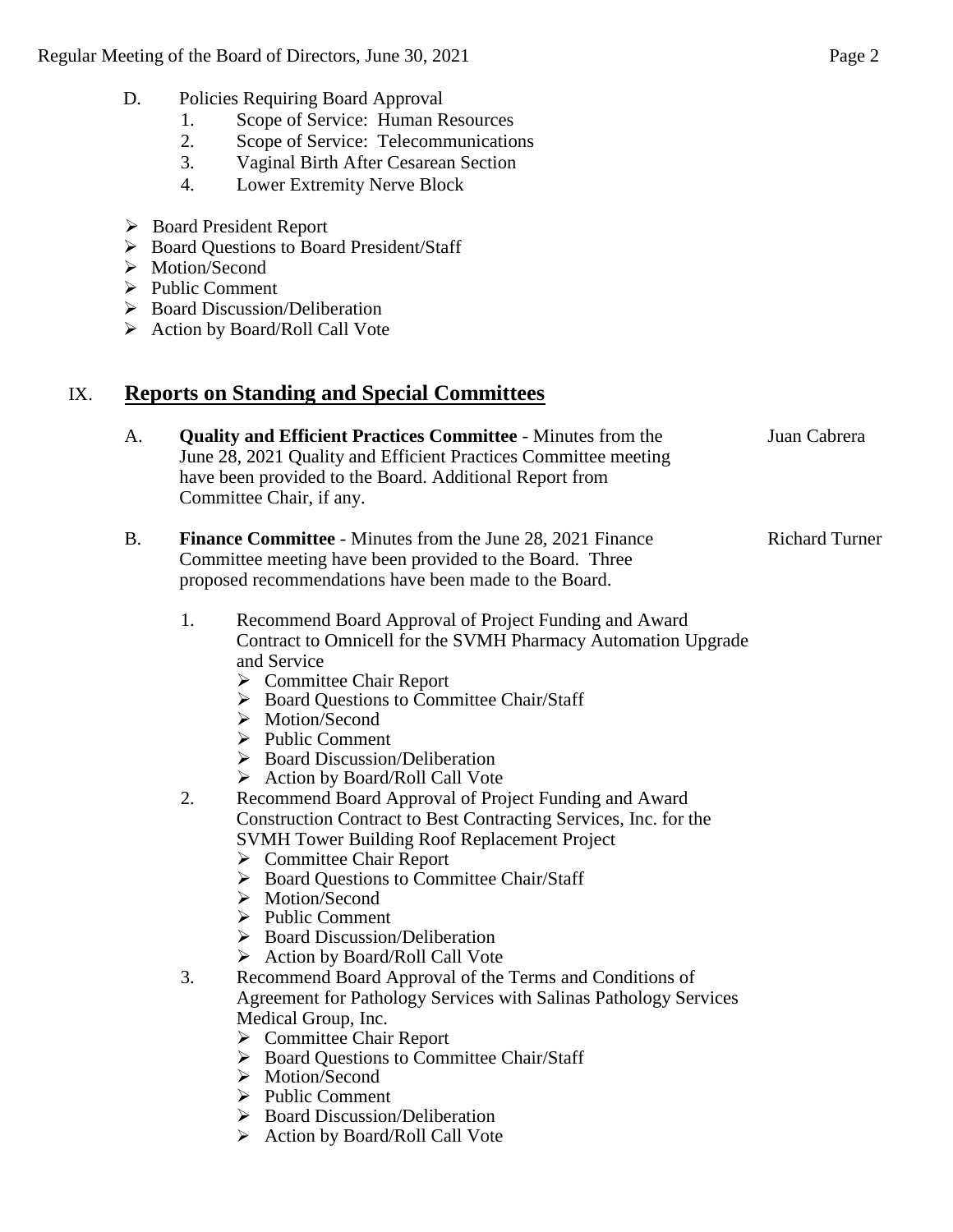| C. | Personnel, Pension and Investment Committee - Minutes from<br>the June 29, 2021 Personnel, Pension and Investment<br>Committee meeting have been provided to the Board. Two<br>proposed recommendations have been made to the Board.                                                                                                                                                                                                                                                                                                                                                                                                                                                                                                                                                                                                                                                                                                                                                                                                                                                                    | Regina M. Gage                |
|----|---------------------------------------------------------------------------------------------------------------------------------------------------------------------------------------------------------------------------------------------------------------------------------------------------------------------------------------------------------------------------------------------------------------------------------------------------------------------------------------------------------------------------------------------------------------------------------------------------------------------------------------------------------------------------------------------------------------------------------------------------------------------------------------------------------------------------------------------------------------------------------------------------------------------------------------------------------------------------------------------------------------------------------------------------------------------------------------------------------|-------------------------------|
|    | 1.<br>Recommend Board Approval of (i) the Findings<br>Supporting Recruitment of Brittany Chamberlain, MD (ii)<br>the Contract Terms for Dr. Chamberlain's Recruitment<br>Agreement, and (iii) the Contract Terms for Dr.<br>Chamberlain's Family Medicine Professional Services<br>Agreement<br>$\triangleright$ Committee Chair Report<br>> Board Questions to Committee Chair/Staff<br>> Motion/Second<br>$\triangleright$ Public Comment<br>$\triangleright$ Board Discussion/Deliberation<br>> Action by Board/Roll Call Vote<br>2.<br>Recommend Board Approval to Fund the Required<br>Minimum Contribution to the Salinas Valley Memorial<br>Healthcare District Employees' Pension Plan for Calendar<br>Year 2021, plus an Additional Cash Contribution to Salinas<br>Valley Memorial Healthcare District Employees' Pension<br>Plan for Calendar Year 2021<br>$\triangleright$ Committee Chair Report<br>> Board Questions to Committee Chair/Staff<br>> Motion/Second<br>$\triangleright$ Public Comment<br>> Board Discussion/Deliberation<br>$\triangleright$ Action by Board/Roll Call Vote |                               |
| D. | <b>Corporate Compliance and Audit Committee - Minutes from</b><br>the June 29, 2021 Corporate Compliance and Audit Committee<br>have been provided to the Board. Additional Report from<br>Committee Chair, if any.                                                                                                                                                                                                                                                                                                                                                                                                                                                                                                                                                                                                                                                                                                                                                                                                                                                                                     | Juan Cabrera                  |
|    | <b>Report on Behalf of the Medical Executive Committee (MEC)</b><br>Meeting of June 10, 2021, and Recommendations for Board                                                                                                                                                                                                                                                                                                                                                                                                                                                                                                                                                                                                                                                                                                                                                                                                                                                                                                                                                                             | Rachel McCarthy<br>Beck, M.D. |

# **Approval of the following:** A. From the Credentials Committee:

- 1. Credentials Committee Report
- Chief of Staff Report
- ▶ Board Questions to Chief of Staff
- $\triangleright$  Motion/Second
- > Public Comment
- > Board Discussion/Deliberation
- Action by Board/Roll Call Vote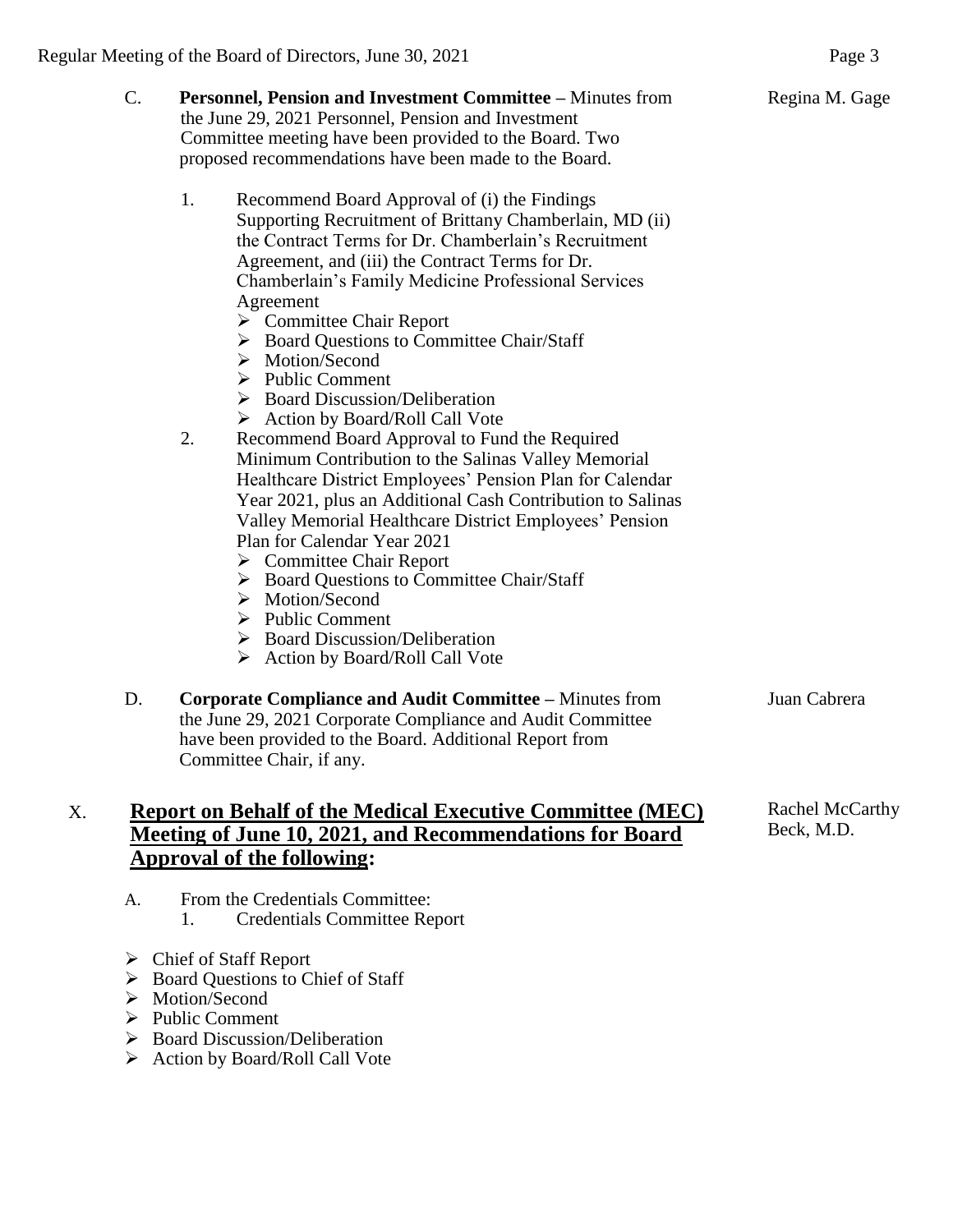- XI. **Extended Closed Session** (if necessary) (See Attached Closed Session Sheet Information)
- XII. **Adjournment** The next Regular Meeting of the Board of Directors is scheduled for **Thursday, July 22, 2021, at 4:00 p.m.**

The complete Board packet including subsequently distributed materials and presentations is available at the Board Meeting and in the Human Resources Department of the District. All items appearing on the agenda are subject to action by the Board. Staff and Committee recommendations are subject to change by the Board.

Notes: Requests for a disability related modification or accommodation, including auxiliary aids or services, in order to attend or participate in a meeting should be made to the Executive Assistant during regular business hours at 831-755-0741. Notification received 48 hours before the meeting will enable the District to make reasonable accommodations.

Victor Rey, Jr.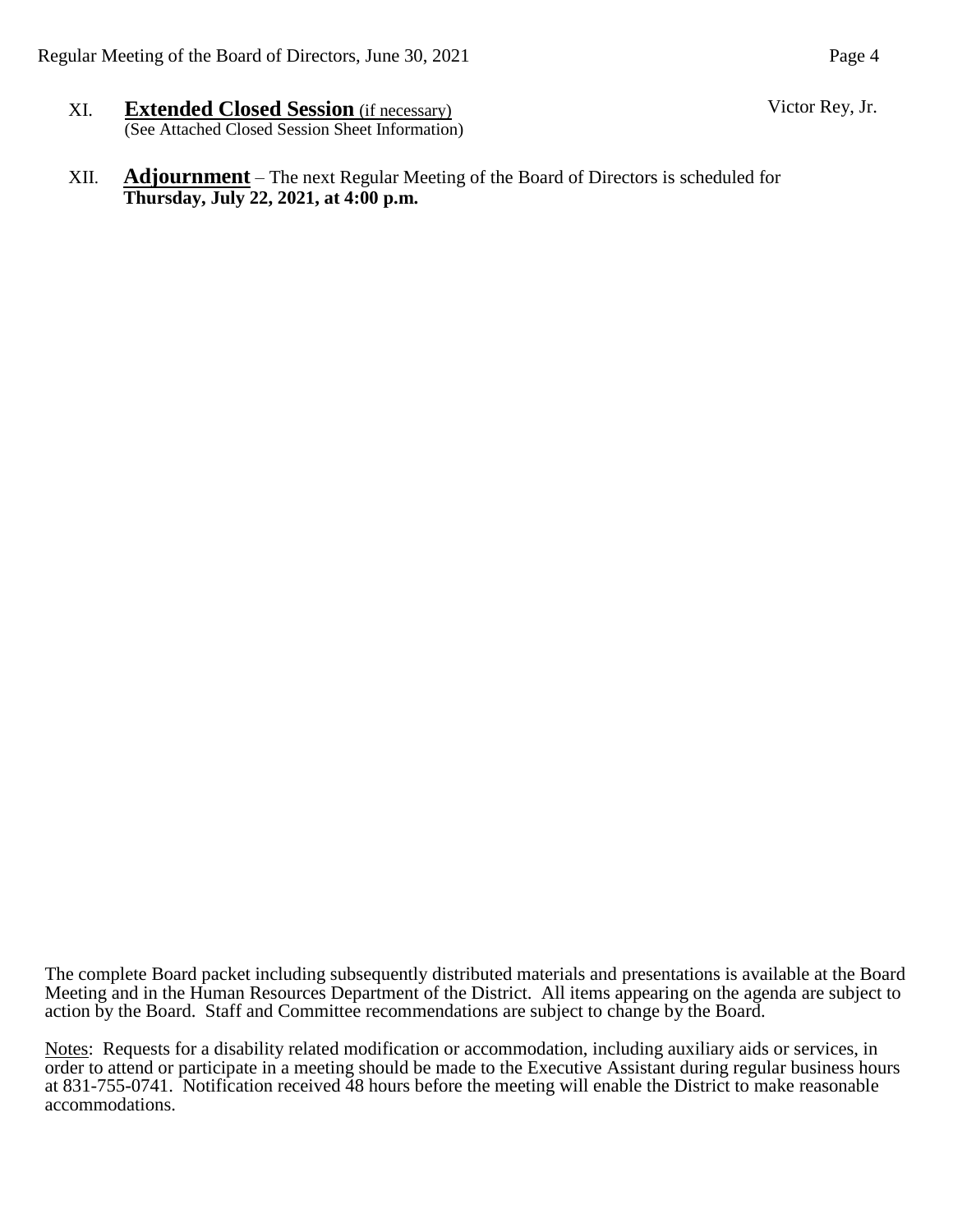### **SALINAS VALLEY MEMORIAL HEALTHCARE SYSTEM BOARD OF DIRECTORS AGENDA FOR CLOSED SESSION**

Pursuant to California Government Code Section 54954.2 and 54954.5, the board agenda may describe closed session agenda items as provided below. No legislative body or elected official shall be in violation of Section 54954.2 or 54956 if the closed session items are described in substantial compliance with Section 54954.5 of the Government Code.

## **CLOSED SESSION AGENDA ITEMS**

# **[ ] LICENSE/PERMIT DETERMINATION**

(Government Code §54956.7)

**Applicant(s)**: (Specify number of applicants)

#### **[ ] CONFERENCE WITH REAL PROPERTY NEGOTIATORS** (Government Code §54956.8)

**Property:** (Specify street address, or if no street address, the parcel number or other unique reference, of the real property under negotiation):

**Agency negotiator:** (Specify names of negotiators attending the closed session):

**Negotiating parties**: (Specify name of party (not agent): **Under negotiation:** (Specify whether instruction to negotiator will concern price, terms of payment, or both):

# **[ ] CONFERENCE WITH LEGAL COUNSEL-EXISTING LITIGATION**

(Government Code §54956.9(d)(1))

**Name of case:** (Specify by reference to claimant's name, names of parties, case or claim numbers):

<u>, or</u> **Case name unspecified:** (Specify whether disclosure would jeopardize service of process or existing settlement negotiations):

### **[ ] CONFERENCE WITH LEGAL COUNSEL-ANTICIPATED LITIGATION** (Government Code §54956.9)

Significant exposure to litigation pursuant to Section 54956.9(d)(2) or (3) (Number of potential cases):

Additional information required pursuant to Section 54956.9(e):

Initiation of litigation pursuant to Section 54956.9(d)(4) (Number of potential cases):

# **[ ] LIABILITY CLAIMS**

(Government Code §54956.95)

**Claimant:** (Specify name unless unspecified pursuant to Section 54961):

# **Agency claimed against**: (Specify name):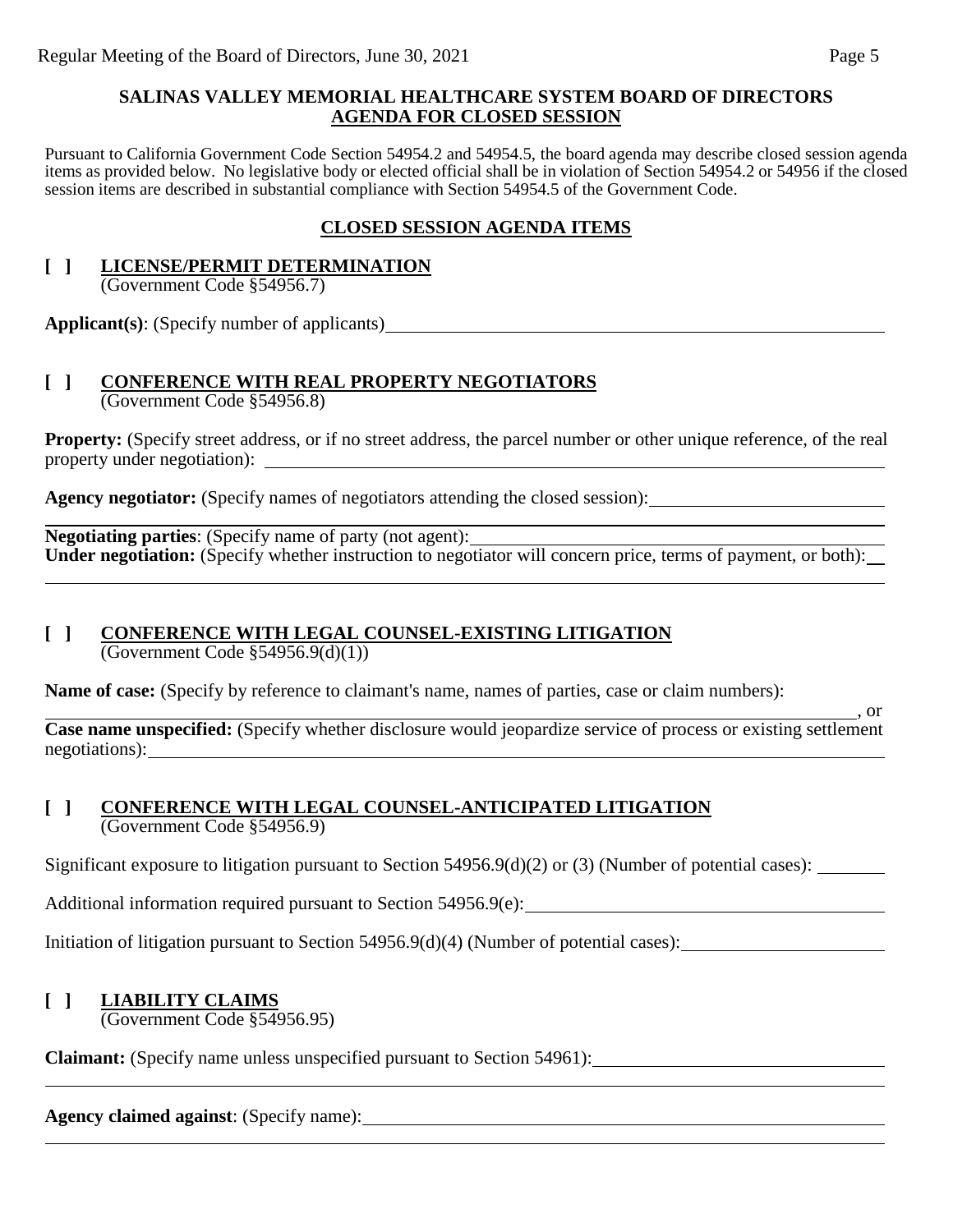#### **[ ] THREAT TO PUBLIC SERVICES OR FACILITIES** (Government Code §54957)

**Consultation with**: (Specify name of law enforcement agency and title of officer):

## **[ ] PUBLIC EMPLOYEE APPOINTMENT**

(Government Code §54957)

**Title**: (Specify description of position to be filled):

## **[ ] PUBLIC EMPLOYMENT**

(Government Code §54957)

**Title:** (Specify description of position to be filled):

#### **[ ] PUBLIC EMPLOYEE PERFORMANCE EVALUATION** (Government Code §54957)

**Title:** (Specify position title of employee being reviewed):

# **[ ] PUBLIC EMPLOYEE DISCIPLINE/DISMISSAL/RELEASE**

(Government Code §54957)

(No additional information is required in connection with a closed session to consider discipline, dismissal, or release of a public employee. Discipline includes potential reduction of compensation.)

#### **[ X ] CONFERENCE WITH LABOR NEGOTIATOR** (Government Code §54957.6)

**Agency designated representative:** (Specify name of designated representatives attending the closed session): Pete Delgado

**Employee organization**: (Specify name of organization representing employee or employees in question): National Union of Healthcare Workers, ESC Local 20 , or

**Unrepresented employee**: (Specify position title of unrepresented employee who is the subject of the negotiations):

# **[ ] CASE REVIEW/PLANNING**

(Government Code §54957.8)

(No additional information is required to consider case review or planning.)